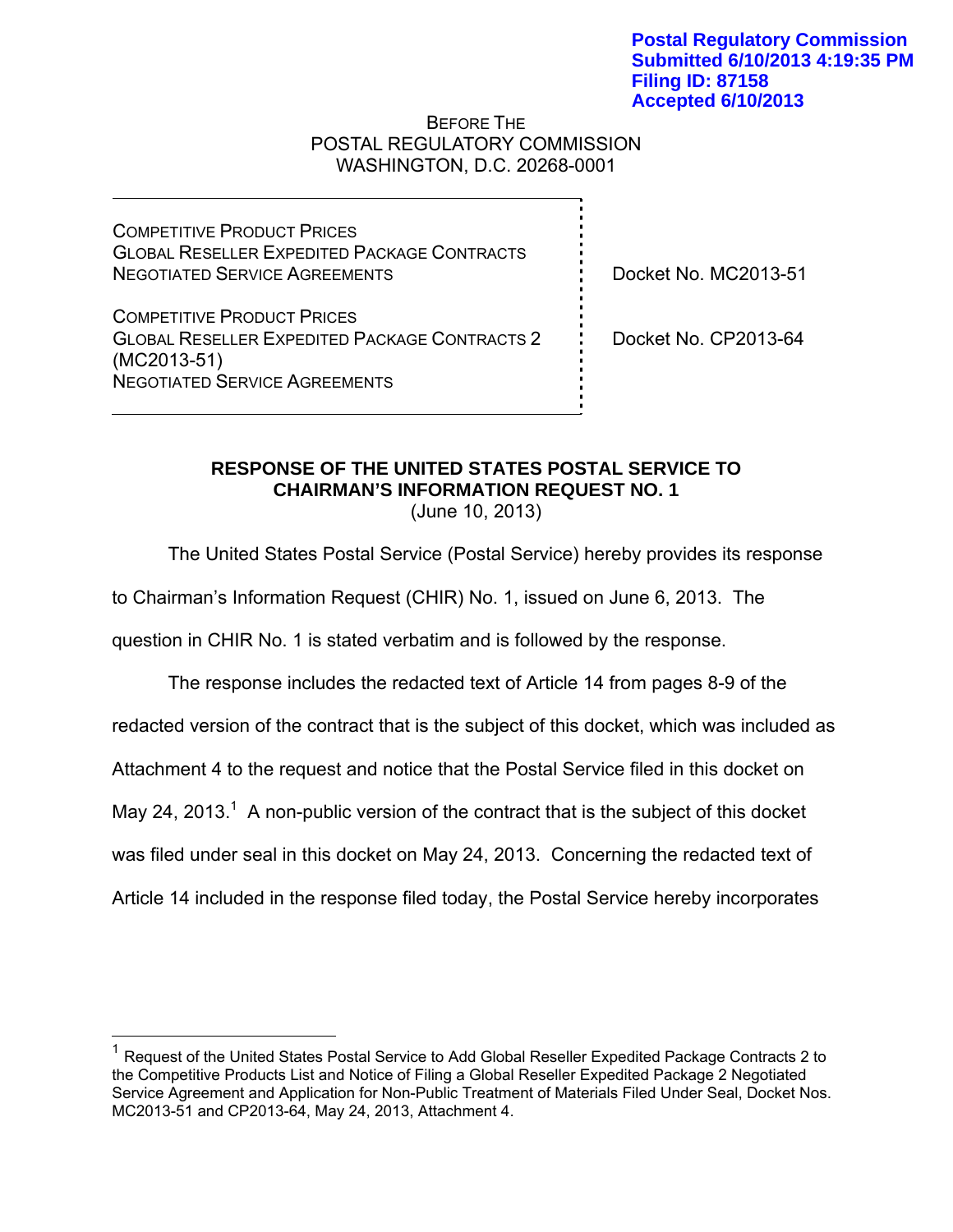its Application for Non-Public Treatment that was included in the Postal Service's

request and notice filed in this docket on May 24, 2013.<sup>2</sup>

Respectfully submitted,

UNITED STATES POSTAL SERVICE By its attorneys:

Anthony F. Alverno Chief Counsel Global Business and Service Development

Christopher C. Meyerson Attorney

475 L'Enfant Plaza, S.W. Rm. 6029 Washington, D.C. 20260-1137 (202) 268-7820; Fax -5628 christopher.c.meyerson@usps.gov June 10, 2013

 $\overline{a}$ <sup>2</sup> *Id*. Attachment 1.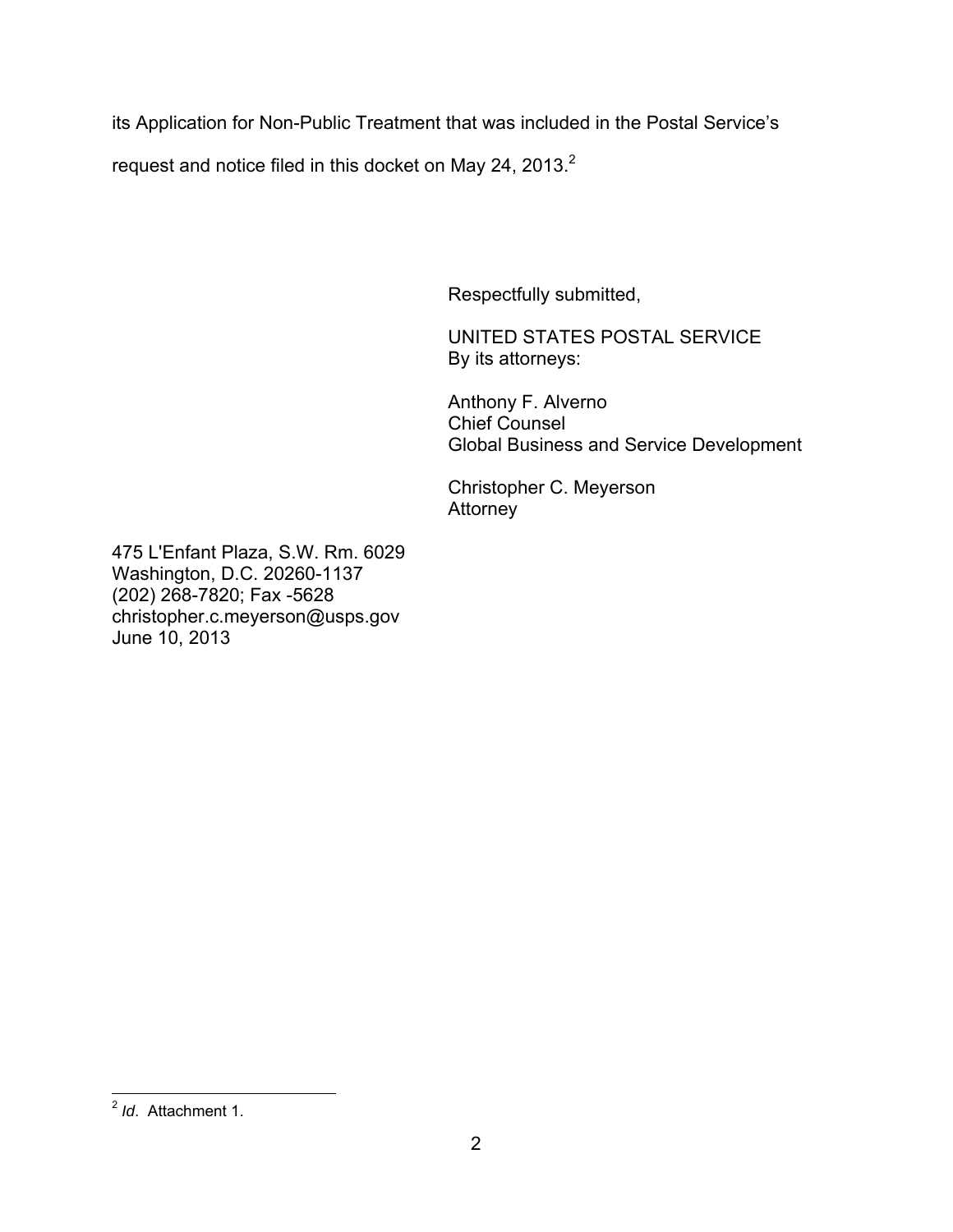To clarify the basis of the Postal Service's request to add a Global Reseller Expedited Package Contracts 2 agreement to the competitive product list, the Commission requests the Postal Service provide a written response to the following question. The response should be provided as soon as possible, but no later than June 10, 2013.

> Article 14 of the agreement filed in these dockets appears to discuss certain terms, conditions, and obligations in the agreement approved in Docket No. CP2011-55 that will continue to be in effect after the effective date of the agreement filed in these dockets. It also states that "[i]f an Effective Date for this Agreement is established, the 2010 Global Reseller Agreement shall terminate at 11:59pm on the day prior to the Effective Date of this Agreement."

Please identify the terms, if any, of the agreement approved in Docket No. CP2011-55 that will continue to be in effect assuming an effective date is established for the agreement in this docket.

## **RESPONSE:**

Paragraph 2 of Article 14 of the agreement that is the subject of this

docket (the 2013 Global Reseller Agreement) states that, were an effective date

for the 2013 Global Reseller Agreement established, "with the exception of the

obligations of the Parties set forth in Article 8, Paragraph 2; Article 10; Article 14,

Paragraph 2; and Article 14, Paragraph 3" of the agreement that is the subject of

Docket No. CP2011-55 (the 2010 Global Reseller Agreement), neither the

Reseller nor the Postal Service would be released from any applicable

obligations arising under the 2010 Global Reseller Agreement.

As background, Article 14 of the 2013 Global Reseller Agreement states

the following.

1. This Agreement, including all Annexes thereto, shall constitute the entire agreement between the Parties regarding Express Mail International, Priority Mail International and First-Class Package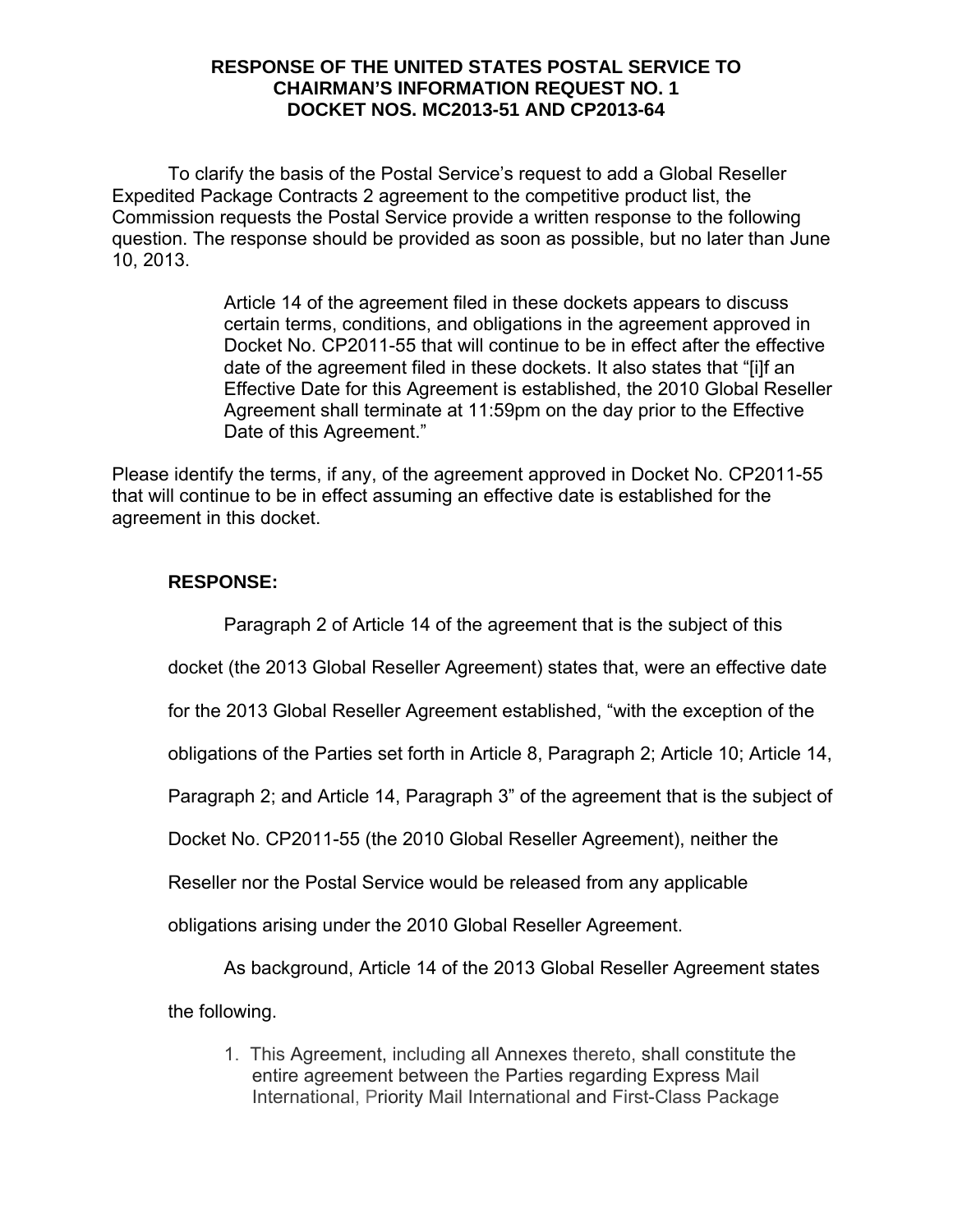International Service Qualifying Mail defined in Article 3 of this Agreement during the term of this Agreement.

- 2. Neither the Reseller nor the USPS is released from any applicable obligations arising under the Global Customized Mail Agreement between the United States Postal Service and **ENEZIE EXECUTED** executed by **EXECUTE 1.1 ON December 27, 2010, and by the USPS on** December 28, 2010 ("2010 Global Reseller Agreement"), with the exception of the obligations of the Parties set forth in Article 8, Paragraph 2; Article 10; Article 14, Paragraph 2; and Article 14, Paragraph 3 of the 2010 Global Reseller Agreement. If an Effective Date for this Agreement is established, the 2010 Global Reseller Agreement shall terminate at 11:59pm on the day prior to the Effective Date of this Agreement.
- 3. With the exception of the Agreement mentioned in Article 14, Paragraph 2, any prior understanding or representation of any kind regarding the use of Express Mail International, Priority Mail International and/or First-Class Package International Service Qualifying Mail that precedes the date of this Agreement shall not be binding upon either Party except to the extent incorporated in this Agreement.
- 4. The obligations of the Parties with respect to confidentiality, as provided for in Article 5, Paragraph 3; Article 6, Paragraph 10; and Article 16 will expire ten (10) years from the date of termination or expiration of this Agreement.
- 5. The obligations of the Parties with respect to notice and payment of postage due, as provided for in Article 5, Paragraph 2, and Article 6, Paragraph 9, will expire ninety (90) days from the date of termination or expiration of this agreement.

Paragraph 2 of Article 8 of the 2010 Global Reseller Agreement states

that, if the Reseller does not achieve the postage commitment set forth in

Paragraph 1 of Article 8 of the 2010 Global Reseller Agreement, that the Reseller

agrees to pay the Postal Service a certain amount. The Reseller has met the

postage commitment set forth in Paragraph 1 of Article 8 of the 2010 Global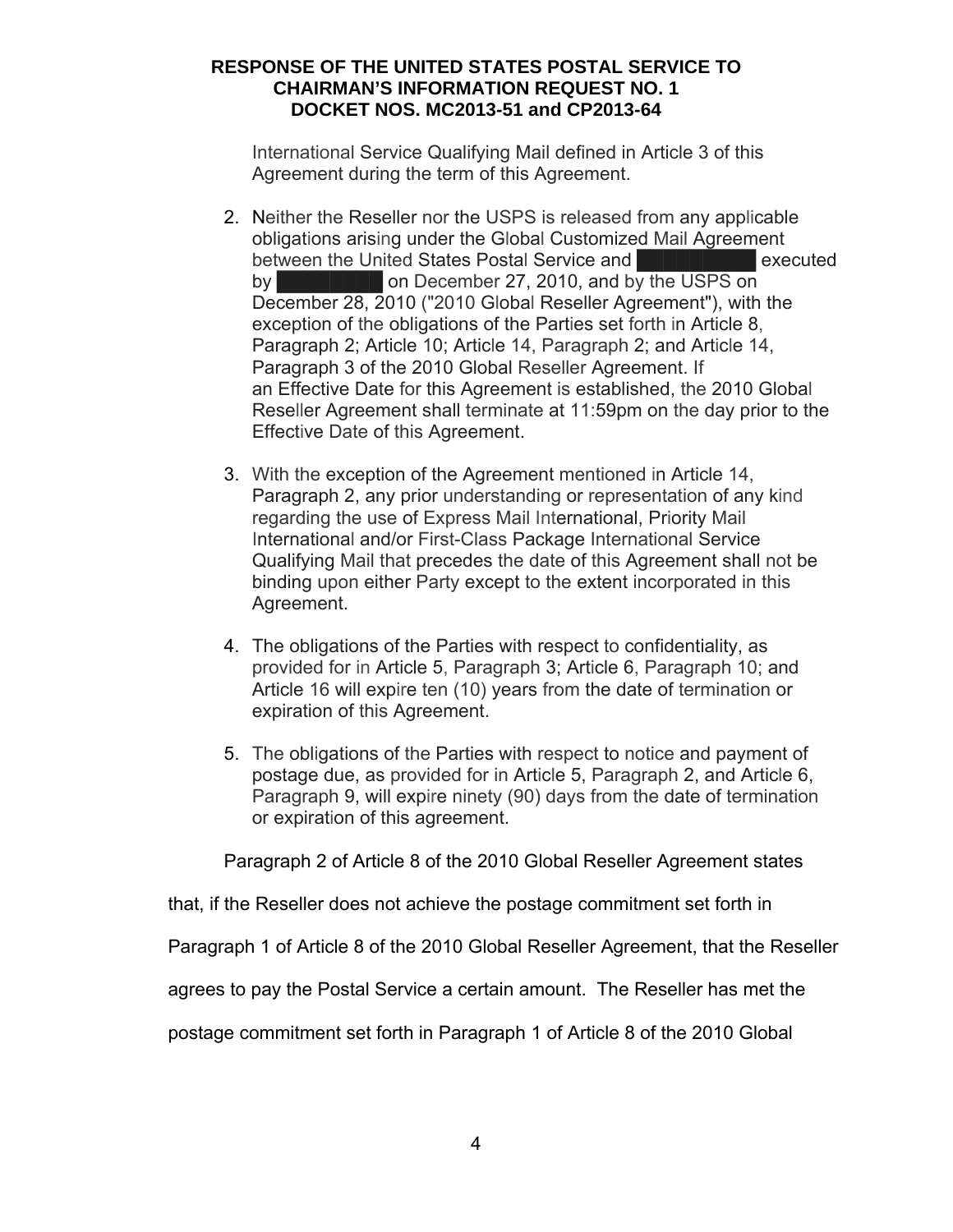Reseller Agreement, so the Reseller is released from the obligation set forth in

Paragraph 2 of Article 8 of the 2010 Global Reseller Agreement.

Article 10 of the 2010 Global Reseller Agreement states that

Customs duties and taxes for packages mailed under this Agreement are the responsibility of the addressee. The Reseller shall notify the Reseller's Designated Customers that Customs duties and taxes for packages mailed under this Agreement are the responsibility of the addressee.

According to Paragraph 1 of Article 11 of the 2013 Global Reseller Agreement, the 2013 Global Reseller Agreement "will commence on the Effective Date." Furthermore, according to Paragraph 2 of Article 14 of the same agreement, "[i]f an Effective Date for this Agreement is established, the 2010 Global Reseller Agreement shall terminate at 11:59pm on the day prior to the Effective Date of this Agreement." Thus, were an effective date for the 2013 Global Reseller agreement established, Article 10 of the 2013 Global Reseller agreement would come into effect, and the Reseller and the Postal Service would be released from their obligations under the identical Article 10 of the 2010 Global Reseller Agreement.

Paragraph 2 of Article 14 of the 2010 Global Reseller Agreement states that "The obligations of the Parties with respect to confidentiality, as provided for in Article 5, Paragraph 3, Article 6, Paragraph 10 and Article 16 will expire ten (10) years from the date of termination or expiration of this Agreement." If an effective date for the 2013 Global Reseller agreement were established, Paragraph 4 of Article 14 of the 2013 Global Reseller agreement would come into effect on that date. Furthermore, according to Paragraph 2 of Article 14 of

5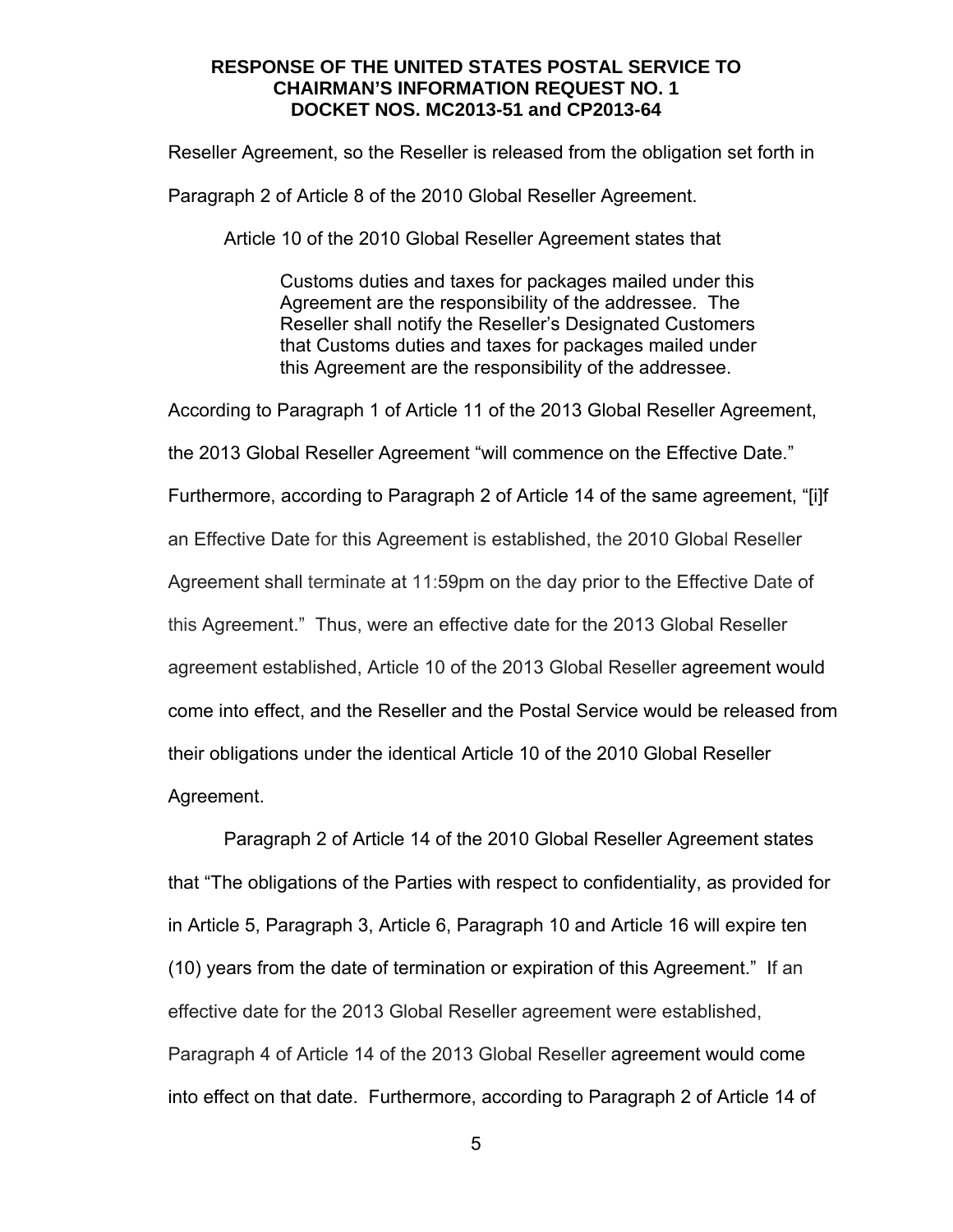the 2013 Global Reseller Agreement, the Reseller and the Postal Service would be released from their obligations under Paragraph 2 of Article 14 of the 2010 Global Reseller Agreement, but would still be subject to Article 19, the governing law provision of the 2010 Global Reseller Agreement.

Paragraph 3 of Article 14 of the 2010 Global Reseller Agreement states that "[t]he obligations of the Parties with respect to notice and payment of postage due, as provided for in Article 5, Paragraph 2, and Article 6, Paragraph 9, will expire ninety (90) days from the date of termination or expiration of this agreement." If an effective date for the 2013 Global Reseller Agreement were established, the identical Article 5, Paragraph 2 and Article 6, Paragraph 9 of the 2013 Global Reseller Agreement would come into effect, and the Reseller and USPS would be released, at the time of termination of the 2010 Global Reseller Agreement, from any obligations under Paragraph 3 of Article 14 of the 2010 Global Reseller agreement. Such obligations concern

- The obligation of the Postal Service to provide the Reseller with a statement to support the calculation of postage due to the USPS as a result of discrepancies between the PC postage applied by Reseller's Designated Customers sending Qualifying Mail and the actual postage due to the USPS under the 2010 Global Reseller Agreement, as set forth in Article 5, Paragraph 2 of that agreement, and
- The obligation of the Reseller to pay postage due to the Postal Service as a result of discrepancies between the PC postage

6